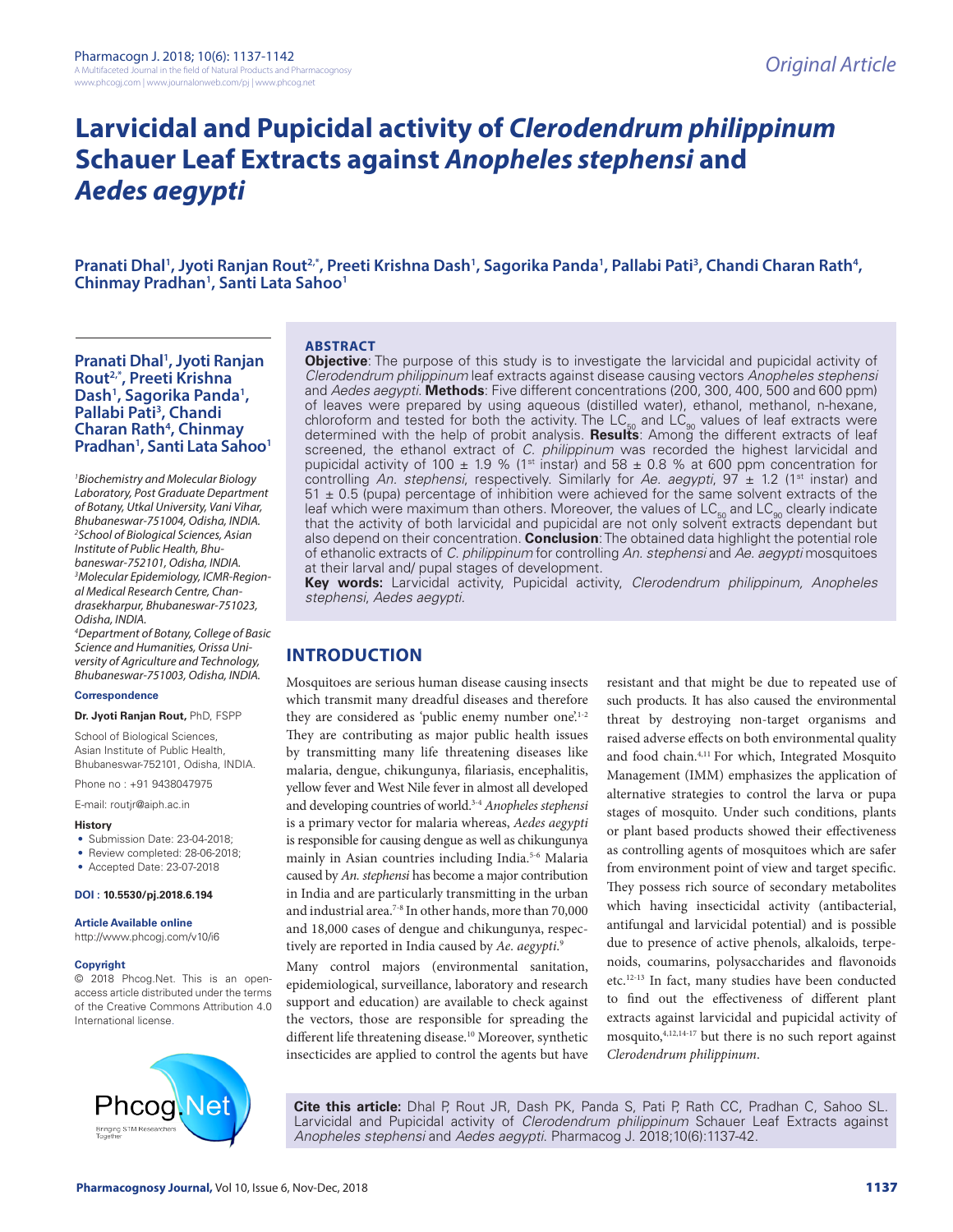*Clerodendrum philippinum* Schauer is an important medicinal plant, which belongs to the family Verbenaceae. The plant is also called Peanut Butter plant as the leaf spreads after peeling a peanut butter scent.<sup>18-19</sup> It is a semi-woody perennial shrub found in Southern part of Asia and in India, abundantly available in various states like Karnataka, Kerala, Tamil Nadu and Odisha. It grows up to a height of 10 ft tall. Leaves are broad, up to 1 ft cm long and wide, margins toothed, somewhat lobed. Flowers are found in tight clusters, white with pink or red tinge and highly fragranced.20-21 Different parts of the plant have been used against various ailments like inflammatory disorders, cancer, diabetic, rheumatism, asthma, constipation, colic pain, jaundice, syphilis, typhoid etc.18,20,22-23 It is also reported that the plant has antibacterial and antifungal properties, however no evidence is found regarding its antimalarial/ larvicidal activity.24-25 Hence, the present study is undertaken to evaluate the larvicidal and pupicidal activity of leaf extracts as well as flower essential oil against two vectors, *Anopheles stephensi* and *Aedes aegypti.*

### **MATERIALS AND METHODS**

### Collection and preparation of leaf extracts

Healthy leaves of *C. philippinum* were collected from the botanical garden of Post Graduate Department of Botany, Utkal University and were washed and air dried under the environmental temperature of 27°C–37°C. The dried leaves were powdered by using a mortar and pestle. The powdered sample was eluted using a Soxhlet apparatus with different solvents [aqueous, ethanol, methanol, n-hexane, chloroform) sequentially in a ratio of 1:10 for a period of 72 h each and filtered. The diluted extracts were concentrated (200, 300, 400, 500 and 600 ppm) at low temperature using a rotary evaporator and stored at -4°C for further analysis.

### Collection of eggs and larval culture

The eggs of *An. stephensi* and *Ae. aegypti* were provided by Department of Entomology, Regional Medical Research Centre, Bhubaneswar, Odisha, India. The eggs were brought to the laboratory and kept in plastic and enamel tray containing normal tap water for hatching. The larvae were fed on a diet having fine a mixture of dog biscuits and dry yeast in a ratio of 3:1, till the pupal stage.

### Maintenance of pupae and adults

Developed pupae were relocated in to separate plastic cup containing tap water and were kept under periodical check-up for emerging into adults. Larvae/ pupae were maintained throughout at  $27 \pm 2$ °C and  $75-85$  % of relative humidity with a photoperiod of 14 h/ 10 h light and dark cycles. After pupation, they were allowed inside a mosquito cage for becoming adults. Prior to blood feeding, 10 % sucrose solution was provided for 3 days and finally, adult female mosquitoes were maintained by providing a blood meal from rabbit (exposed in dorsal side).

### Larvicidal and pupicidal activity test

The bioassay was done as per the standard method of World Health Organization by taking different solvent extracts of leaf.<sup>26</sup> Five different concentrations (200, 300, 400, 500 and 600 ppm) of each extract were tested against freshly moulted first  $(1<sup>st</sup>)$ , second  $(2<sup>nd</sup>)$ , third  $(3<sup>rd</sup>)$  and fourth (4th) instar larvae and pupae of *An. stephensi* and *Ae. aegypti.* Twenty numbers of first to fourth instar larvae and pupae were introduced into 500 ml thermocol glass containing 249 ml dechlorinated water and 1 ml of desired concentrations of plant extract (dilution was done by dechlorinated water). At each tested concentration, three trials were made and each trial consisted of five replicates. The control was set up by providing 250 ml of dechlorinated water however the larval food was added to all tested and control cups. The larval mortality was observed and recorded after 24 h of post treatment. The mortalities were recorded by using Abbott's formula (Abbott, 1925).

### Statistical analysis

Results of larval and pupal mortality were the mean of three independent experimental replicates ( $n = 5$ ) and were subjected to probit analysis<sup>27</sup> for calculating LC<sub>50</sub>, LC<sub>90</sub> and other statistics at 95 % fiducial limits of upper fiducial limit (UFL) and lower fiducial limit (LFL) and chi-square values were calculated using the SPSS 16.0 version (software package). Values with *P*<0.05 were considered to be statistically significant.

### **RESULTS**

### Larvicidal and pupicidal activity against *An. stephensi*

Larvicidal and pupicidal mortality responses from various leaf extracts (aqueous (distilled water), ethanol, methanol, n-hexane, chloroform) of *C. philippinum,* against malaria causing vector *An. stephensi* are presented in Tables 1-5. The different concentrations (200, 300, 400, 500 and 600 ppm) of each extract were tested against  $1<sup>st</sup>$ ,  $2<sup>nd</sup>$ ,  $3<sup>rd</sup>$ ,  $4<sup>th</sup>$  instar and pupal stages of *An. stephensi.* Increasing trends of mortality were found against both larval and pupal stages of *An. stephensi* with raising concentrations (200 to 600 ppm) of each leaf extracts. A significant mortality was noticed in all applied solvent systems however, best mortality was observed in ethanolic extracts. At 600 ppm, the ethanolic extract of leaf exhibited 100 % of results in  $1<sup>st</sup>$  instar stage of larva and subsequently the percentage of mortality was decreased to  $97 \pm 0.8$  %,  $85 \pm 0.7$  %, 73  $\pm$  0.9 % (2<sup>nd</sup>, 3<sup>rd</sup> and 4<sup>th</sup> instar, respectively). A similar trend has been noticed for the pupal stage that the maximum mortality (58  $\pm$  0.8 %) was achieved in 600 ppm of etanolic extract (Table 2). Furthermore, the  $LC_{50}$ and  $LC_{\text{on}}$  values for ethanol extract of 1<sup>st</sup> instar and pupa were found to be 257.14, 811.11 and 582.04, 1185.71 ppm respectively with the chi square values of 1.92 and 0.85. The values of  $LC_{50}$  and  $LC_{90}$  of other extracts against instars and pupae are shown in Tables 1-5, where the chi square values were statistically significant at *P*<0.05 level.

### Larvicidal and pupicidal activity against *Ae. aegypti*

The same set up was tried against dengue and chikungunya causing mosquito, *Ae. aegypti* and the results of larvicidal and pupicidal activity of different leaf extracts of *C. philippinum* were tabulated (Tables 6-10). Similar findings were detected as occurred in *An. stephensi* that the ethanol extract of leaves gave maximum mortality in comparison to others. 97  $\pm$  1.2 and 51  $\pm$  0.5 % of larval and pupal mortality, respectively were recorded at 600 ppm of ethanol extract, which was maximum to others (Table 6). When the values of larvicidal activity were noticed in all solvent extracts, the effective results were obtained in 1<sup>st</sup> instar and then followed by  $2<sup>nd</sup>$ ,  $3<sup>rd</sup>$  and  $4<sup>th</sup>$  against individual concentration. Moreover from the solvent efficacy point of view, the hierarchy of mortality (both larval and pupal) was found to be ethanol > methanol > chloroform  $>$  n-hexane  $>$  aqueous. The LC<sub>50</sub> and LC<sub>90</sub> values for different extracts against larval and pupal mortality of *An. stephensi* are represented in Tables 6-10. The tables indicating chi square values were significant at *P*<0.05 (Tables 6-10).

## **DISCUSSION**

In the present study, probit analysis reveals that  $LC_{50}$  and  $LC_{90}$  of leaf extracts of *C. philippinum* were effective against *An. stephensi* and *Ae. aegypti* during the larval and pupal stage. In general, the mortality rate from 1<sup>st</sup> to 4<sup>th</sup> instar were cumulatively decreasing which indicate that the extracts created a more toxic environment during the very beginning stages of mosquitoes (that have tried). Leaf extracts produced enhanced mortality with increasing concentrations of extracts and further, it has been noticed that ethanol extracts possessed strong activity than others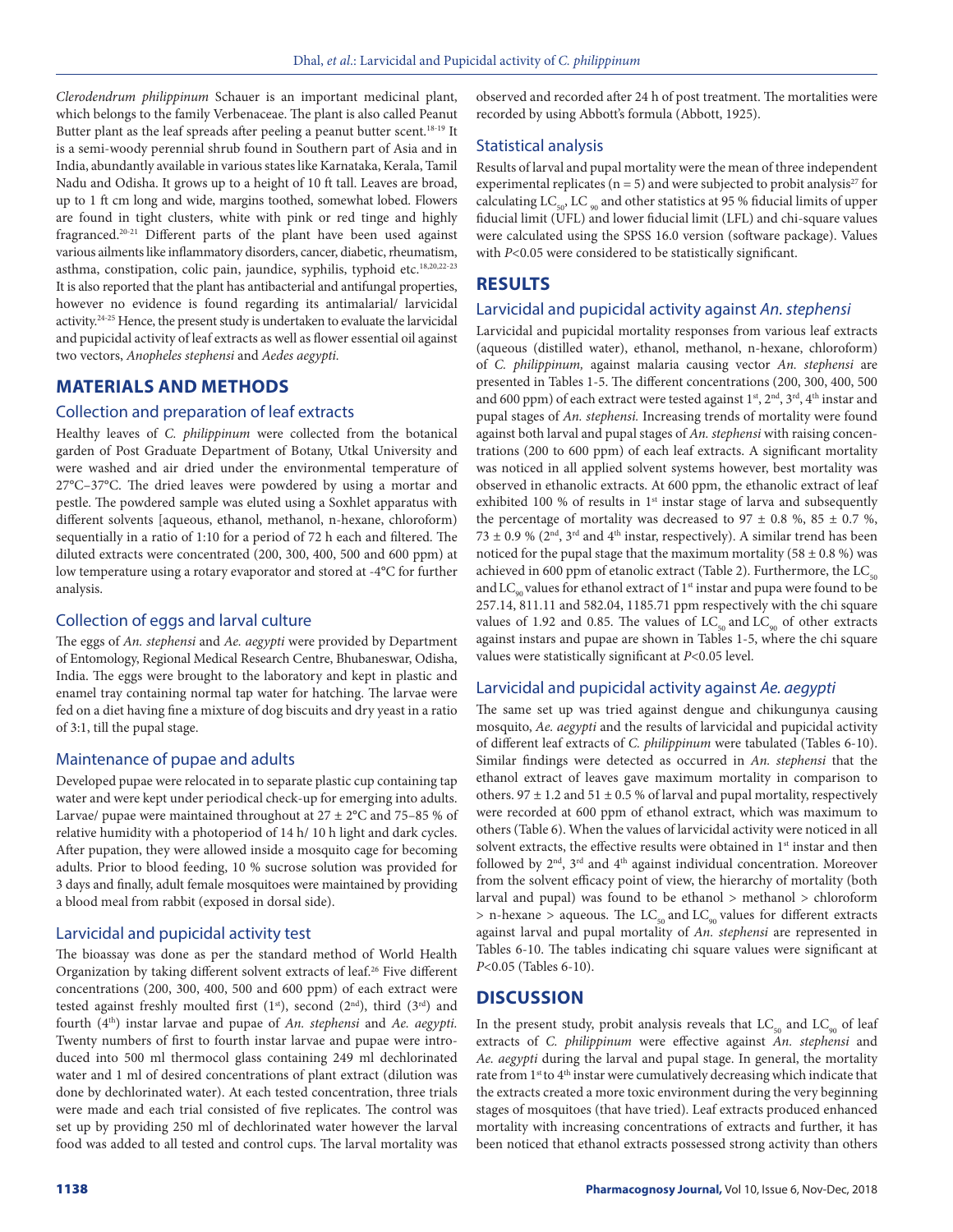#### **Table 1: Larval and pupal toxicity effect of aqueous extracts of** *C. philippinum* **against** *An. stephensi.*

| <b>Mosquito</b> |              |              | % of larval and pupal mortality $\pm$ SD |              |              | $LC_{50}$ | $LC_{90}$ |               | 95 % confidence limit (LFL-UFL) | $x^2$ (df=4) |
|-----------------|--------------|--------------|------------------------------------------|--------------|--------------|-----------|-----------|---------------|---------------------------------|--------------|
| life stage      | 200 ppm      | 300 ppm      | 400 ppm                                  | 500 ppm      | $600$ ppm    |           |           | $LC_{50}$     | $LC_{90}$                       |              |
| $1st$ instar    | $32 \pm 0.8$ | $42 \pm 0.9$ | $53 \pm 0.9$                             | $74 \pm 2.1$ | $85 \pm 1.2$ | 372.72    | 662.50    | 284.72-460.72 | 622.50-702.50                   | $1.74*$      |
| $2nd$ instar    | $30 \pm 0.9$ | $33 \pm 2.1$ | $46 \pm 1.4$                             | $62 \pm 0.9$ | $81 \pm 0.8$ | 431.25    | 799.99    | 210.25-652.25 | 763.99-835.99                   | $1.70*$      |
| $3rd$ instar    | $27 \pm 0.7$ | $27 + 0.9$   | $44 \pm 1.1$                             | $56 \pm 0.5$ | $68 \pm 0.5$ | 441.66    | 866.66    | 369.66-513.60 | 830.66-902.66                   | $0.70*$      |
| $4th$ instar    | $23 \pm 1.9$ | $28 \pm 0.7$ | $38 \pm 0.8$                             | $52 \pm 0.8$ | $59 \pm 0.5$ | 485.71    | 1075.02   | 317.71-653.71 | 969.87-1145.09                  | $0.25*$      |
| Pupa            | $10 \pm 1.5$ | $18 \pm 1.9$ | $28 \pm 0.9$                             | $33 \pm 0.4$ | $47 \pm 0.8$ | 635.71    | 1187.50   | 537.71-721.04 | 1067.50-1307.50                 | $0.74*$      |

Control: Nil mortality; LFL: Lower fiducial limit; (UFL): Upper fiducial limit; χ2: Chi square value; dƒ: Degrees of freedom; \*: Significant at P<0.05 level.

#### **Table 2: Larval and pupal toxicity effect of ethanol extracts of** *C. philippinum* **against** *An. stephensi.*

| <b>Mosquito</b> |              |              | % of larval and pupal mortality $\pm$ SD |              |               | $LC_{50}$ | $LC_{90}$ |               | 95 % confidence limit (LFL-UFL) | $x^2$ (df=4) |
|-----------------|--------------|--------------|------------------------------------------|--------------|---------------|-----------|-----------|---------------|---------------------------------|--------------|
| life stage      | $200$ ppm    | 300 ppm      | $400$ ppm                                | 500 ppm      | $600$ ppm     |           |           | $LC_{50}$     | $LC_{90}$                       |              |
| $1st$ instar    | $46 \pm 1.1$ | $53 \pm 0.9$ | $59 \pm 0.5$                             | $84 \pm 0.7$ | $100 \pm 1.9$ | 257.14    | 811.11    | 229.14-285.14 | 711.11-911.11                   | $1.92*$      |
| $2nd$ instar    | $40 \pm 0.9$ | $43 \pm 0.6$ | $58 \pm 0.8$                             | $73 \pm 0.8$ | $97 \pm 0.8$  | 346.66    | 833.33    | 241.66-451.66 | 737.33-929.33                   | $1.80*$      |
| $3rd$ instar    | $36 \pm 1.2$ | $36 \pm 0.9$ | $51 \pm 0.7$                             | $64 \pm 1.1$ | $85 \pm 0.7$  | 393.33    | 953.84    | 183.33-603.33 | 953.84-1033.84                  | $0.90*$      |
| $4th$ instar    | $29 \pm 1.0$ | $30 \pm 1.1$ | $48 \pm 0.6$                             | $59 \pm 0.8$ | $73 + 0.9$    | 445.45    | 1012.50   | 423.45-467.45 | 984.50-1040.50                  | $0.31*$      |
| Pupa            | $21 \pm 0.7$ | $28 \pm 0.9$ | $34 \pm 0.7$                             | $41 \pm 0.6$ | $58 \pm 0.8$  | 582.04    | 1185.71   | 467.41-682.41 | 1133.71-1237.71                 | $0.85*$      |

Control: Nil mortality; LFL: Lower fiducial limit; (UFL): Upper fiducial limit; χ2: Chi square value; df: Degrees of freedom; \*: Significant at P<0.05 level

### **Table 3: Larval and pupal toxicity effect of methanol extracts of** *C. philippinum* **against** *An. stephensi.*

| <b>Mosquito</b> |              |              | % of larval and pupal mortality $\pm$ SD |              |              | $LC_{50}$ | $LC_{90}$ |               | 95 % confidence limit (LFL-UFL) | $x^2$ (df=4) |
|-----------------|--------------|--------------|------------------------------------------|--------------|--------------|-----------|-----------|---------------|---------------------------------|--------------|
| life stage      | $200$ ppm    | 300 ppm      | $400$ ppm                                | 500 ppm      | $600$ ppm    |           |           | $LC_{50}$     | $LC_{90}$                       |              |
| $1st$ instar    | $41 \pm 1.3$ | $48 \pm 0.4$ | $57 + 0.7$                               | $79 + 1.9$   | $92 \pm 0.9$ | 355.55    | 625.07    | 292.55-418.55 | 549.55-701.55                   | $1.89*$      |
| $2nd$ instar    | $38 \pm 0.7$ | $39 \pm 0.3$ | $54 \pm 1.1$                             | $68 \pm 0.6$ | $87 \pm 0.4$ | 435.71    | 777.79    | 270.71-600.71 | 701.79-853.79                   | $1.76*$      |
| $3rd$ instar    | $31 \pm 0.9$ | $31 \pm 0.7$ | $48 \pm 1.5$                             | $60 \pm 0.9$ | $78 + 0.4$   | 441.66    | 877.77    | 417.66-465.66 | 841.77-913.77                   | $0.83*$      |
| $4th$ instar    | $27 \pm 1.2$ | $27 \pm 0.9$ | $44 \pm 0.9$                             | $56 \pm 0.7$ | $67 \pm 0.3$ | 545.55    | 975.43    | 473.55-617.55 | 927.05-1023.15                  | $0.27*$      |
| Pupa            | $17 \pm 0.5$ | $24 \pm 0.6$ | $38 \pm 0.6$                             | $37 \pm 0.9$ | $55 \pm 0.3$ | 627.77    | 1020.23   | 393.77-861.77 | 980.20-1060.01                  | $0.81*$      |

Control: Nil mortality; LFL: Lower fiducial limit; (UFL): Upper fiducial limit; χ2: Chi square value; dƒ: Degrees of freedom; \*: Significant at P<0.05 level.

#### **Table 4: Larval and pupal toxicity effect of n-hexane extracts of** *C. philippinum* **against** *An. stephensi.*

| <b>Mosquito</b> |              |              | % of larval and pupal mortality $\pm$ SD |              |              | $LC_{50}$ | $LC_{90}$ |                             | 95 % confidence limit (LFL-UFL) | $x^2$ (df=4) |
|-----------------|--------------|--------------|------------------------------------------|--------------|--------------|-----------|-----------|-----------------------------|---------------------------------|--------------|
| life stage      | $200$ ppm    | 300 ppm      | 400 ppm                                  | 500 ppm      | $600$ ppm    |           |           | $\mathsf{LC}_{\mathsf{so}}$ | $LC_{q_0}$                      |              |
| $1st$ instar    | $35 \pm 0.9$ | $44 \pm 1.5$ | $54 \pm 0.8$                             | $75 \pm 1.1$ | $86 \pm 0.8$ | 360.00    | 628.25    | 300.03-420.01               | 584.25-672.25                   | $1.80*$      |
| $2nd$ instar    | $31 \pm 1.1$ | $35 \pm 1.0$ | $49 + 1.9$                               | $64 \pm 1.9$ | $82 \pm 0.4$ | 407.33    | 766.66    | 323.33-543.33               | 718.66-814.66                   | $1.69*$      |
| $3rd$ instar    | $28 \pm 0.9$ | $27 + 0.7$   | $45 + 0.7$                               | $57 + 0.7$   | $69 + 0.8$   | 441.66    | 800.33    | 381.66-501.66               | 760.23-840.01                   | $0.75*$      |
| $4th$ instar    | $24 \pm 0.7$ | $23 + 0.9$   | $39 \pm 0.1$                             | $53 \pm 0.4$ | $61 \pm 0.9$ | 478.57    | 900.00    | 394.57-632.57               | 860.01-940.43                   | $0.27*$      |
| Pupa            | $11 \pm 0.5$ | $21 \pm 0.9$ | $30 \pm 0.6$                             | $31 \pm 0.1$ | $49 \pm 1.1$ | 627.77    | 1031.25   | 495.77-769.27               | 971.25-1091.25                  | $0.78*$      |

Control: Nil mortality; LFL: Lower fiducial limit; (UFL): Upper fiducial limit; χ2: Chi square value; dƒ: Degrees of freedom; \*: Significant at P<0.05 level.

### **Table 5: Larval and pupal toxicity effect of chloroform extracts of** *C. philippinum* **against** *An stephensi.*

| <b>Mosquito</b>        |              |              | % of larval and pupal mortality $\pm$ SD |              |              | $LC_{50}$ | LC <sub>on</sub> |                             | 95 % confidence limit (LFL-UFL) | $x^2$ (df=4) |
|------------------------|--------------|--------------|------------------------------------------|--------------|--------------|-----------|------------------|-----------------------------|---------------------------------|--------------|
| life stage             | 200 ppm      | 300 ppm      | 400 ppm                                  | 500 ppm      | $600$ ppm    |           |                  | $\mathsf{LC}_{\mathsf{so}}$ | $LC_{90}$                       |              |
| 1 <sup>st</sup> instar | $37 \pm 1.1$ | $46 \pm 0.5$ | $56 \pm 0.6$                             | $76 \pm 1.0$ | $88 \pm 1.0$ | 350.00    | 689.04           | 310-390                     | 578.03-765.89                   | $1.85*$      |
| $2nd$ instar           | $33 \pm 0.9$ | $37 + 0.9$   | $51 + 1.2$                               | $65 + 1.2$   | $85 + 0.3$   | 392.85    | 842.5            | 346.85-494.85               | 806.50-878.50                   | $1.72*$      |
| $3rd$ instar           | $29 \pm 0.7$ | $28 \pm 0.3$ | $46 \pm 1.0$                             | $58 \pm 0.4$ | $70 \pm 0.7$ | 441.66    | 883.65           | 409.66-473.66               | 799.65-967.65                   | $0.80*$      |
| $4th$ instar           | $25 \pm 0.5$ | $24 \pm 0.5$ | $41 \pm 0.4$                             | $54 \pm 0.5$ | $63 \pm 0.5$ | 469.23    | 986.34           | 352.23-586.23               | 908.23-1145.89                  | $0.24*$      |
| Pupa                   | $13 \pm 0.9$ | $22 \pm 0.2$ | $32 \pm 0.3$                             | $33 \pm 0.6$ | $50 \pm 0.7$ | 600.00    | 1070.25          | 583.00-617.00               | 1015.23-1198.32                 | $0.77*$      |

Control: Nil mortality; LFL: Lower fiducial limit; (UFL): Upper fiducial limit; χ2: Chi square value; dƒ: Degrees of freedom; \*: Significant at P<0.05 level.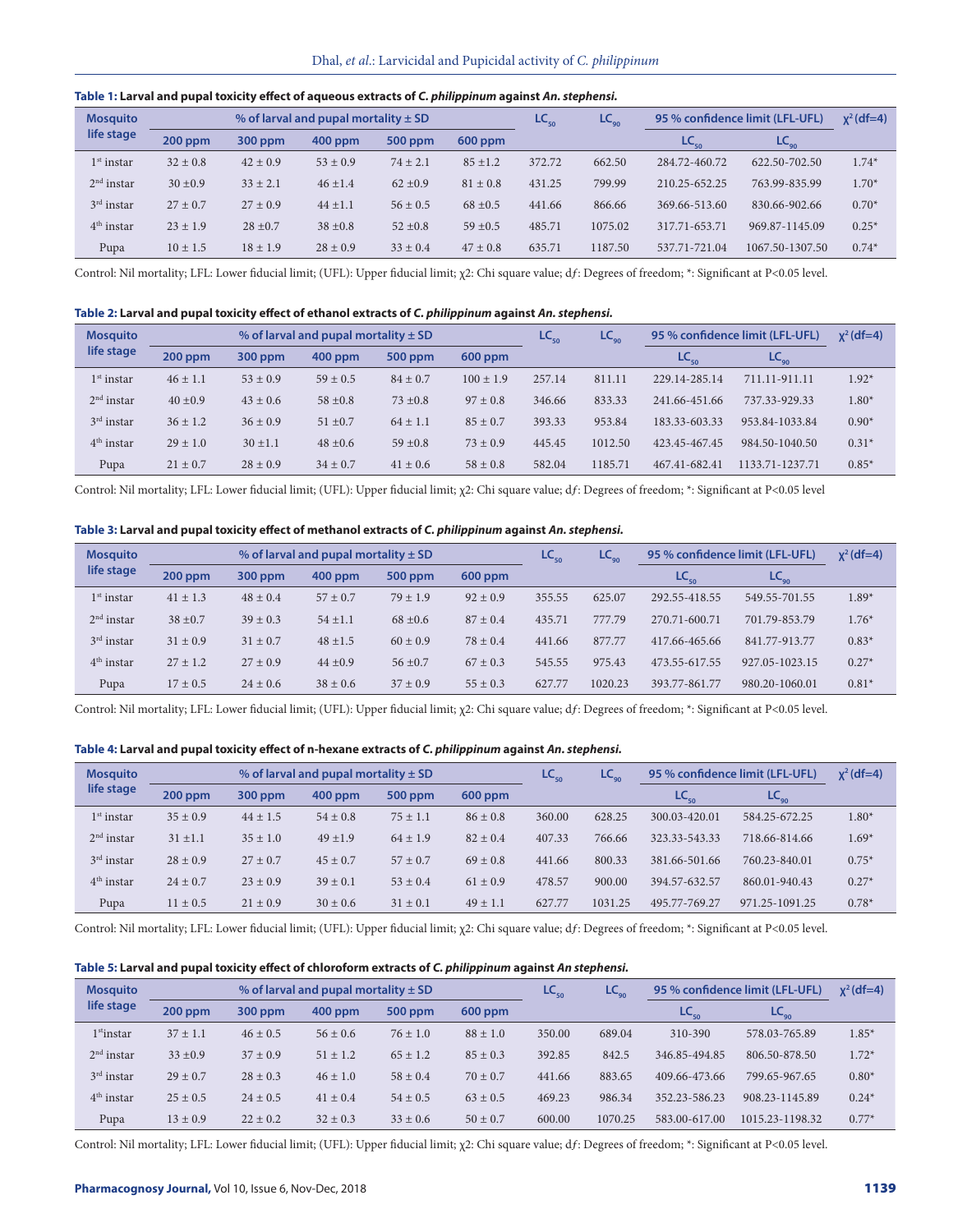#### **Table 6: Larval and pupal toxicity effect of aqueous extracts of** *C. philippinum* **against** *Ae. aegypti.*

| <b>Mosquito</b> |              |              | % of larval and pupal mortality $\pm$ SD |              |              | $LC_{50}$ | $LC_{90}$ | 95 % confidence limit (LFL-UFL) | $x^2$ (df=4)        |         |
|-----------------|--------------|--------------|------------------------------------------|--------------|--------------|-----------|-----------|---------------------------------|---------------------|---------|
| life stage      | $200$ ppm    | 300 ppm      | 400 ppm                                  | 500 ppm      | $600$ ppm    |           |           | $LC_{\epsilon_0}$               | $LC_{\alpha\alpha}$ |         |
| $1st$ instar    | $27 \pm 0.9$ | $31 \pm 0.9$ | $43 \pm 0.8$                             | $58 \pm 3.1$ | $81 \pm 0.5$ | 433.33    | 768.45    | 328.33-583.33                   | 695.32-840.56       | $1.70*$ |
| $2nd$ instar    | $22 \pm 0.4$ | $29 \pm 0.5$ | $34 \pm 2.1$                             | $51 \pm 1.1$ | $73 \pm 0.5$ | 494.11    | 850       | 386.78-566.11                   | 814.04-886.53       | $1.67*$ |
| $3rd$ instar    | $19 \pm 1.6$ | $22 \pm 1.1$ | $32 \pm 0.8$                             | $43 \pm 0.6$ | $66 \pm 0.3$ | 521.73    | 900.68    | 444.73-598.73                   | 825.13-975.98       | $0.68*$ |
| $4th$ instar    | $11 \pm 0.6$ | $18 \pm 0.5$ | $26 \pm 0.3$                             | $41 \pm 1.1$ | $53 \pm 1.2$ | 575.03    | 1085.35   | 479.00-671.04                   | 925.00-1234.09      | $0.19*$ |
| Pupa            | $7 \pm 0.2$  | $11 \pm 0.7$ | $22 \pm 0.4$                             | $30 \pm 2.2$ | $41 \pm 0.9$ | 645.45    | 1133.33   | 546.45-744.45                   | 997.33-1269.33      | $0.61*$ |

Control: Nil mortality; LFL: Lower fiducial limit; (UFL): Upper fiducial limit; χ2: Chi square value; dƒ: Degrees of freedom; \*: Significant at P<0.05 level.

#### **Table 7: Larval and pupal toxicity effect of ethanol extracts of** *C. philippinum* **against** *Ae. aegypti.*

| <b>Mosquito</b> |               |              | % of larval and pupal mortality $\pm$ SD |              |              | $LC_{50}$ | $LC_{g_0}$ |               | 95 % confidence limit (LFL-UFL) | $x^2$ (df=4) |
|-----------------|---------------|--------------|------------------------------------------|--------------|--------------|-----------|------------|---------------|---------------------------------|--------------|
| life stage      | 200 ppm       | 300 ppm      | $400$ ppm                                | 500 ppm      | $600$ ppm    |           |            | $LC_{50}$     | $LC_{90}$                       |              |
| $1st$ instar    | $35 \pm 0.7$  | $42 \pm 0.9$ | $51 \pm 0.9$                             | $69 \pm 0.6$ | $97 \pm 1.2$ | 388.88    | 700.11     | 294.88-460.88 | 564.12-836.09                   | $1.87*$      |
| $2nd$ instar    | $31 \pm 0.6$  | $38 \pm 0.2$ | $46 \pm 0.5$                             | $62 \pm 0.7$ | $92 \pm 0.6$ | 431.25    | 733.33     | 399.25-463.25 | 697.33-769.33                   | $1.76*$      |
| $3rd$ instar    | $27 \pm 0.3$  | $28 \pm 0.7$ | $41 \pm 0.2$                             | $52 \pm 0.4$ | $87 + 0.5$   | 481.81    | 768.75     | 382.81-580.81 | 628.75-908.75                   | $0.85*$      |
| $4th$ instar    | $21 \pm 0.9$  | $26 \pm 0.9$ | $37 \pm 0.7$                             | $48 \pm 0.9$ | $65 \pm 0.4$ | 529.41    | 883.65     | 507.41-551.41 | 847.65-919.65                   | $0.27*$      |
| Pupa            | $17 \pm 0.19$ | $22 \pm 0.8$ | $32 \pm 0.9$                             | $39 \pm 0.6$ | $51 \pm 0.5$ | 591.66    | 1183.33    | 519.66-673.66 | 1147.33-1219.33                 | $0.73*$      |

Control: Nil mortality; LFL: Lower fiducial limit; (UFL): Upper fiducial limit; χ2: Chi square value; dƒ: Degrees of freedom; \*: Significant at P<0.05 level.

#### **Table 8: Larval and pupal toxicity effect of methanol extracts of** *C. philippinum* **against** *Ae. aegypti.*

| <b>Mosquito</b>        |              |              | % of larval and pupal mortality $\pm$ SD |              |              | $\mathsf{LC}_{\mathsf{50}}$ | $LC_{90}$ |               | 95 % confidence limit (LFL-UFL) | $x^2$ (df=4) |
|------------------------|--------------|--------------|------------------------------------------|--------------|--------------|-----------------------------|-----------|---------------|---------------------------------|--------------|
| life stage             | $200$ ppm    | 300 ppm      | $400$ ppm                                | 500 ppm      | $600$ ppm    |                             |           | $LC_{50}$     | $LC_{90}$                       |              |
| $1st$ instar           | $33 \pm 0.6$ | $38 \pm 1.9$ | $49 \pm 0.8$                             | $67 \pm 0.4$ | $86 \pm 1.4$ | 404.90                      | 618.57    | 397.02-428.77 | 547.57-698.57                   | $1.85*$      |
| 2 <sup>nd</sup> instar | $29 \pm 0.8$ | $33 \pm 0.8$ | $44 \pm 0.9$                             | $57 \pm 1.2$ | $78 \pm 0.8$ | 538.46                      | 663.63    | 460.46-616.46 | 563.63-763.63                   | $1.71*$      |
| $3rd$ instar           | $25 \pm 0.9$ | $28 \pm 0.4$ | $39 \pm 1.2$                             | $49 \pm 0.6$ | $70 \pm 0.6$ | 510.01                      | 790.64    | 500.09-520.09 | 746.64-834.64                   | $0.79*$      |
| $4th$ instar           | $19 \pm 0.4$ | $23 \pm 0.6$ | $35 \pm 0.5$                             | $46 \pm 0.4$ | $60 \pm 0.4$ | 536.66                      | 868.66    | 492.66-580.66 | 812.66-921.66                   | $0.24*$      |
| Pupa                   | $14 \pm 0.2$ | $19 \pm 0.2$ | $28 \pm 0.6$                             | $36 \pm 0.5$ | $46 \pm 0.8$ | 650.02                      | 979.32    | 610.11-690.09 | 861.32-1097.35                  | $0.70*$      |

Control: Nil mortality; LFL: Lower fiducial limit; (UFL): Upper fiducial limit; χ2: Chi square value; dƒ: Degrees of freedom; \*: Significant at P<0.05 level.

#### **Table 9: Larval and pupal toxicity effect of n-hexane extracts of** *C. philippinum* **against** *Ae. aegypti.*

| <b>Mosquito</b> |              |               | % of larval and pupal mortality $\pm$ SD |              |              | $LC_{50}$ | $LC_{90}$ |                   | 95 % confidence limit (LFL-UFL) | $x^2$ (df=4) |
|-----------------|--------------|---------------|------------------------------------------|--------------|--------------|-----------|-----------|-------------------|---------------------------------|--------------|
| life stage      | $200$ ppm    | 300 ppm       | $400$ ppm                                | 500 ppm      | $600$ ppm    |           |           | $LC_{\epsilon_0}$ | $\mathsf{LC}_\mathsf{qg}$       |              |
| $1st$ instar    | $29 \pm 1.0$ | $33 \pm 1.3$  | $45 \pm 1.2$                             | $61 \pm 1.1$ | $83 \pm 0.9$ | 431.25    | 663.63    | 371.25-491.25     | 619.75-707.75                   | $1.72*$      |
| $2nd$ instar    | $24 \pm 0.7$ | $30 \pm 0.1$  | $37 \pm 0.9$                             | $53 \pm 1.0$ | $74 \pm 0.3$ | 481.25    | 812.50    | 501.25-689.25     | 713.50-772.50                   | $1.61*$      |
| $3rd$ instar    | $21 \pm 0.4$ | $24 \pm 0.9$  | $34 \pm 0.3$                             | $45 \pm 0.6$ | $67 \pm 0.4$ | 525.45    | 842.85    | 464.05-618.95     | 814.85-870.85                   | $0.65*$      |
| $4th$ instar    | $15 \pm 0.2$ | $19 + 0.2$    | $29 \pm 0.7$                             | $42 \pm 0.4$ | $55 + 0.9$   | 561.53    | 953.84    | 457.53-665.53     | 897.46-1125.07                  | $0.17*$      |
| Pupa            | $8 \pm 0.6$  | $13 \pm 0.21$ | $24 \pm 1.1$                             | $28 \pm 0.9$ | $43 \pm 0.6$ | 620.33    | 1068.76   | 503.33-701.33     | 1004.76-1132.76                 | $0.68*$      |

Control: Nil mortality; LFL: Lower fiducial limit; (UFL): Upper fiducial limit; χ2: Chi square value; dƒ: Degrees of freedom; \*: Significant at P<0.05 level.

### **Table 10: Larval and pupal toxicity effect of chloroform extracts of** *C. philippinum* **against** *Ae. aegypti.*

| <b>Mosquito</b>        |              |              | % of larval and pupal mortality $\pm$ SD |              |              | $LC_{50}$ | $LC_{90}$ |               | 95 % confidence limit (LFL-UFL) | $x^2$ (df=4) |
|------------------------|--------------|--------------|------------------------------------------|--------------|--------------|-----------|-----------|---------------|---------------------------------|--------------|
| life stage             | $200$ ppm    | 300 ppm      | 400 ppm                                  | 500 ppm      | $600$ ppm    |           |           | $LC_{50}$     | $LC_{q_0}$                      |              |
| $1st$ instar           | $31 \pm 0.8$ | $35 + 1.1$   | $47 \pm 0.6$                             | $65 \pm 0.9$ | $84 \pm 2.1$ | 427.27    | 637.65    | 391.27-463.27 | 561.65-713.65                   | $1.76*$      |
| 2 <sup>nd</sup> instar | $27 \pm 0.5$ | $32 \pm 1.0$ | $39 \pm 0.5$                             | $54 \pm 1.9$ | $76 + 1.3$   | 476.13    | 658.33    | 428.33-558.33 | 570.33-746.33                   | $1.64*$      |
| $3rd$ instar           | $23 \pm 0.2$ | $26 \pm 0.7$ | $36 \pm 0.9$                             | $47 \pm 0.9$ | $68 \pm 1.2$ | 515.80    | 735.75    | 484.80-546.17 | 672.80-834.11                   | $0.70*$      |
| $4th$ instar           | $17 \pm 0.7$ | $21 \pm 0.5$ | $31 \pm 0.9$                             | $44 \pm 0.9$ | $57 + 0.5$   | 546.15    | 876.74    | 468.15-624.15 | 826.46-928.46                   | $0.19*$      |
| Pupa                   | $10 \pm 0.5$ | $15 \pm 0.6$ | $26 \pm 0.2$                             | $35 \pm 1.5$ | $44 \pm 0.2$ | 655.55    | 982.14    | 601.55-709.55 | 943.14-1018.14                  | $0.65*$      |

Control: Nil mortality; LFL: Lower fiducial limit; (UFL): Upper fiducial limit; χ2: Chi square value; dƒ: Degrees of freedom; \*: Significant at P<0.05 level.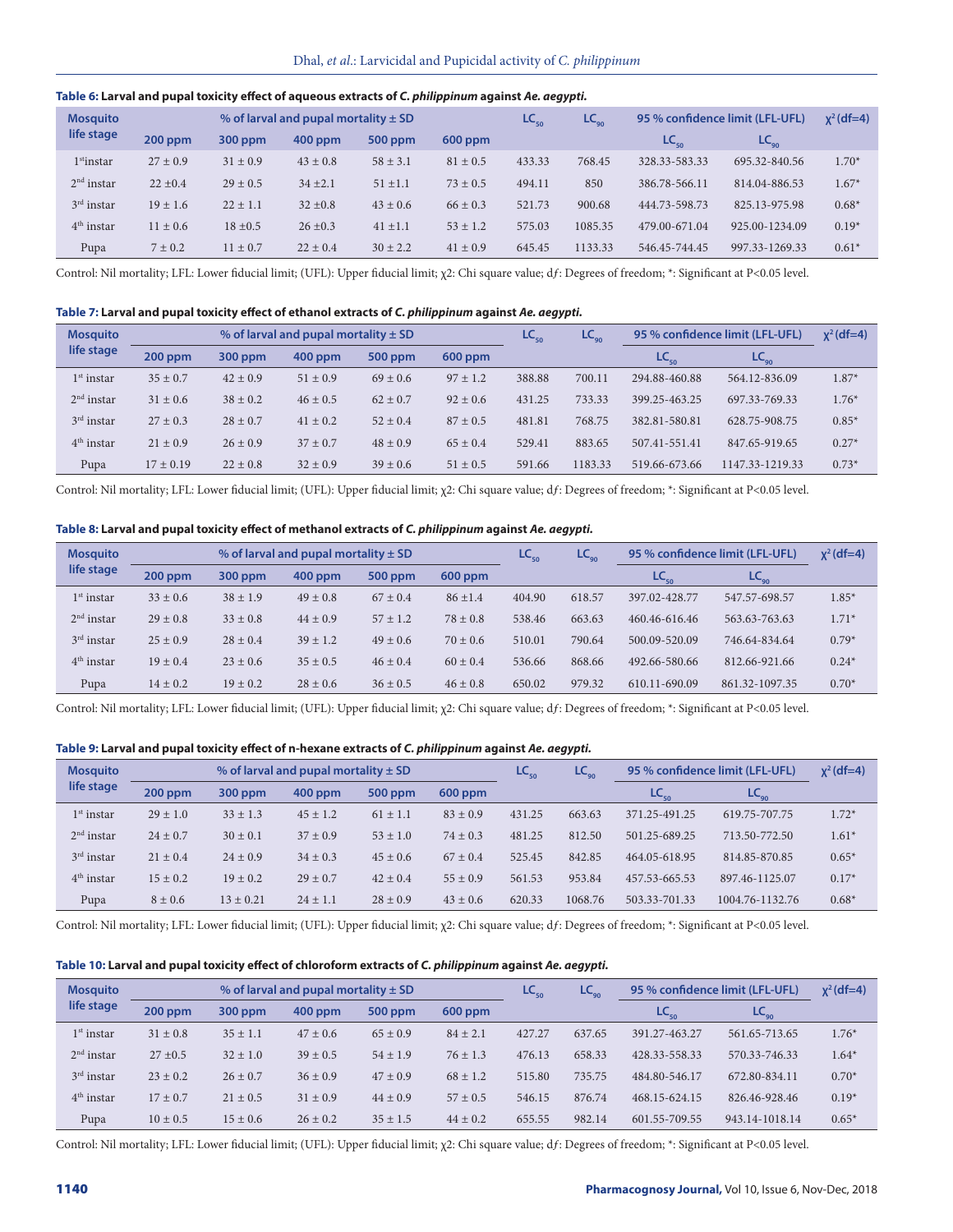(Tables 1-10). Globally, the people are always searching the eco-friendly alternative options to control the mosquitoes. For that, exploring of floral biodiversity is preferred, as they contain vast repository secondary metabolites. The tested plant, *C. philippinum* has larvicidal and pupicidal activity against *An. stephensi* which may be due to the presence of active biological compounds including terpenoids, flavonoid, alkaloids and phenolics etc.28-29 The above mentioned compounds may jointly or independently contribute to impact on larvicidal and pupicidal activity against *An. stephensi* and a similar report was given by Subarani *et al*. in which aqueous and solvent leaf extracts of *Catharanthus roseus* is able to impact on *An. stephensi*. 4 The other effective results for malarial vector *An. stephensi* were also reported against different plant extracts such as *Euphorbia hirta,*<sup>11</sup> *Leucas aspera,*<sup>30</sup> *Citrus sinensis,*<sup>31</sup> *Gliricidia sepium*. 32 However, the ethanol extracts showed potential mortality in leaf and peel extract of *Citrus sinensis* and *Gliricidia sepium*, respectively as suggested from  $\rm LC_{50}$  and  $\rm LC_{90}$  values.  $^{31\text{-}32}$ 

The immature stages of mosquitoes are more susceptible to control as not only evidenced by *An. stephensi* but also from *Ae. Aegypti* against *leaf extracts of C. philippinum* (Tables 6-10). The synthetic toxins have been proved to be effective, but they pose some hazardous substances. Due to aquatic condition, they cause adverse effects on the environment and human health<sup>33</sup> and hence, this finding not only helps to control the spreading of mosquito but also biodegradable and easily available in low cost.<sup>34</sup> Plants possessing bioactive compounds are main the culprit against mortality of *Ae. Aegypti* which was suggested by Gandhi *et al*. after experimented on roots of *Rubia cordifolia* with LC<sub>50</sub> and LC<sub>90</sub> values of 3.86 and 8.28 ppm for larvae, and 3.92 and 8.05 ppm for pupae of *A. aegypti*. 35 Further, these group isolated alizarin from roots of *R. cordifolia,*  which is the main source to destroy the larva/ pupa of mosquito. Larvicidal and pupicidal actions of methanol leaf extract of *Tephrosia purpurea* was also observed against *A. aegypti* and found that the LC<sub>50</sub> values of 1st instar to 4<sup>th</sup> larval instars were 139.24, 176.24, 219.28, 256.27, and 326.29 ppm, respectively whereas  $LC_{50}$  value of pupa was 326.29 ppm.<sup>15</sup> The results so obtained also having similarities to Amir *et al*. who have taken the direct leaf and stem extracts of *Parthenium hysterophorus*  against *A. aegypti* and confirmed as potential natural larvicidal agent.<sup>12</sup>

In our present study, the ethanol and methanol extracts of *C. philippinum* possessed higher larvicidal and pupicidal activities against *An. stephensi* and *Ae. Aegypti* if compare to aqueous, n-hexane and chloroform. This variation was attributed with dissolving properties of the bioactive compounds in respect to solvent system or the polarity of the solvents.<sup>36</sup> However, the mode of action of plant extracts on mosquito larvae are still unknown and up to some extent, it is postulated that the active phytochemicals interfering with the proper functioning of mitochondria more specifically at the proton transferring sites.<sup>37</sup> Moreover, some secondary metabolites are inhibiting the growth of mosquito larvae by interacting with the midgut epithelium, gastric caeca and the malpighian tubules.<sup>38-40</sup>

### **CONCLUSION**

The finding of the current investigation revealed that the leaf extracts of *C. philippinum* possess potential mosquito larvicidal and pupicidal activity against *An. stephensi* and *Ae. aegypti*. Since there is no availability of previous larvicidal and pupicidal activity of the selected plant species, this investigation serves as first-hand information. However, these results need corroboration further by characterizing, size estimating and determining the mode of action of individual bioactive compounds from leaf against both larval and pupal stages of development. In the future, this attempt may be recommended as an alternative tool to control the actions of *An. stephensi* and *Ae. aegypti* at their early life cycle processes.

### **ACKNOWLEDGEMENT**

The authors are grateful to the Head, Post Graduate Department of Botany, Utkal University for providing necessary laboratory facilities.

### **CONFLICT OF INTEREST**

The authors declare no conflict of interest.

### **ABBREVIATIONS**

LC<sub>50</sub>: Lethal Concentration 50; LC<sub>90</sub>: Lethal Concentration 90; PPM: Parts Per Million.

### **REFERENCES**

- 1. Reegan AD, Gandhi MR, Paulraj MG, *et al*. Ovicidal and oviposition deterrent activities of medicinal plan extracts against *Aedes aegypti* L. and *Culex quinquefasciatus* Say mosquitoes (Diptera: Culicidae). Osong Public Health Res Perspect. 2015;6(1):64-9.
- 2. Teklehaimanot A, Pushpa RJ. The mosquito: Public enemy No. 1. World Health Organization, Geneva. 1999.
- 3. Ghosh A, Chowdhury N, Chandra G. Plant extracts as potential larvicides. Indian J Med Res. 2012;135(5):581-98.
- 4. Subarani S, Sabhanayakam S, Kamaraj C, *et al*. Efficacy of larvicidal and pupicidal activity of *Catharanthus roseus* aqueous and solvent extracts against *Anopheles stephensi* Liston and *Culex quinquefasciatus* Say (Diptera: Culicidae). Asian Pac J Trop Med. 2013;6(8):625-30.
- 5. Panda S, Ranjit MR, Sahoo SL, *et al*. Larvicidal, pupicidal, adulticidal and repellent activity of *Artemisia nilagirica* (C.B.Cl) Pamp against malarial vector *Anopheles stephensi*. Advan life Sci. 2016;5(11):4424-8.
- 6. Akram DS, Ahmed S. Dengue fever. Infect Dis J. 2005;14:124-5.
- 7. Dash AP, Valecha N, Anvikar AR, *et al*. Malaria in India: Challenges and opportunities. J Biosci. 2008;33(4):583-92.
- 8. Thomas S, Ravishankaran S, Justin NAJA, *et al*. Resting and feeding preferences of *Anopheles stephensi* in an urban setting, perennial for malaria. Malar J. 2017;16(11):1-7.
- 9. Cecilia D. Current status of dengue and chikungunya in India. WHO South East Asia J Public Health. 2014;3(1):22-7.
- 10. Porto KRDA, Motti PR, Yano M, *et al*. Screening of plant extracts and fractions on *Aedes aegypti* larvae found in the state of MatoGrosso do Sul (Linnaeus, 1762) (culicidae). Ann Braz Acad Sci. 2017;89(2):895-906.
- 11. Panneerselvam C, Murugan K, Kovendan K, *et al*. Mosquito larvicidal and pupicidal activity of *Euphorbia hirta* Linn. (Family: Euphorbiaceae) and *Bacillus sphaericus* against *Anopheles stephensi* Liston. (Diptera: Culicidae). Asian Pac J Trop Med. 2013;6(2):102-9.
- 12. Amir H, Butt BH, Vehra SE. Evaluation of larvicidal activity of *Parthenium hysterophorus* against *Aedes aegypti*. Int J Mosq Res. 2017;4(2):1-4.
- 13. Panda S, Rout JR, Pati P, *et al*. Antimalarial activity of *Artemisia nilagirica* against *Plasmodium falciparum*. J Parasit Dis. 2017; https://doi.org/10.1007/s12639-017- 0956-9.
- 14. Govindarajan M, Sivakumar R, Rajeswari M, *et al*. Chemical composition and larvicidal activity of essential oil from *Mentha spicata* (Linn.) against three mosquito species. Parasitol Res. 2012;110(5):2023-32.
- 15. Venkadachalam R, Subramaniyan V, Palani M, *et al*. Mosquito larvicidal and pupicidal activity of *Tephrosia purpurea* Linn. (Family: Fabaceae) and *Bacillus sphaericus* against, dengue vector, *Aedes aegypti*. Pharmacogn J. 2017;9(6):737-42.
- 16. Unnikrishnan G. Larvicidal and pupicidal activity of *Terminalia catappa* leaf extracts on *Aedes aegypti* mosquito: a vector intervention. IOSR J Pharm Biol Sci. 2014;9(2):58-63.
- 17. Valentina J, Poonguzhali TV, Josmin LNLL. Mosquito larvicidal and pupicidal activity of seaweed extracts against *Aedes aegypti*, *Anopheles stephensi* and *Culex quinquefasciatus*. Int J Mosq Res. 2015;2(4):54-9.
- 18. Kar MK, Swain TM, Mishra SK. Antidiabetic activity of *Clerodendrum philippinum*  Schauer leaves in streptozotocin induced diabetic rats. Int J Pharm Pharm Sci. 2015;7(9):386-9.
- 19. Anonymous. Bloemen/ flowers: *Clerodendrum philippinum*-peanut butterplant. Palma Verde Exoten 'Specialist in mediterrane planten en exoten'. Nederland 2017. (https://www.palmaverde.nl/en/clerodendrum-philippinum-peanutbutterplant.html).
- 20. Venkatanarasimman B, Rajeswari T, Padmapriya B. Preliminary phytochemical screening of crude leaf extract of *Clerodendrum philippinum* Schauer. Int J Instit Pharm Life Sci. 2012a;2(2):133-8.
- 21. DeSilva EDUD, Herath MNK, Perera PAGSK, *et al*. Genetic modification of rosa pinna (*Clerodendrum philippinum* Schauer) with gai mutant gene for improved plant architecture. Trop Agri Res. 2013;25(1):27-37.